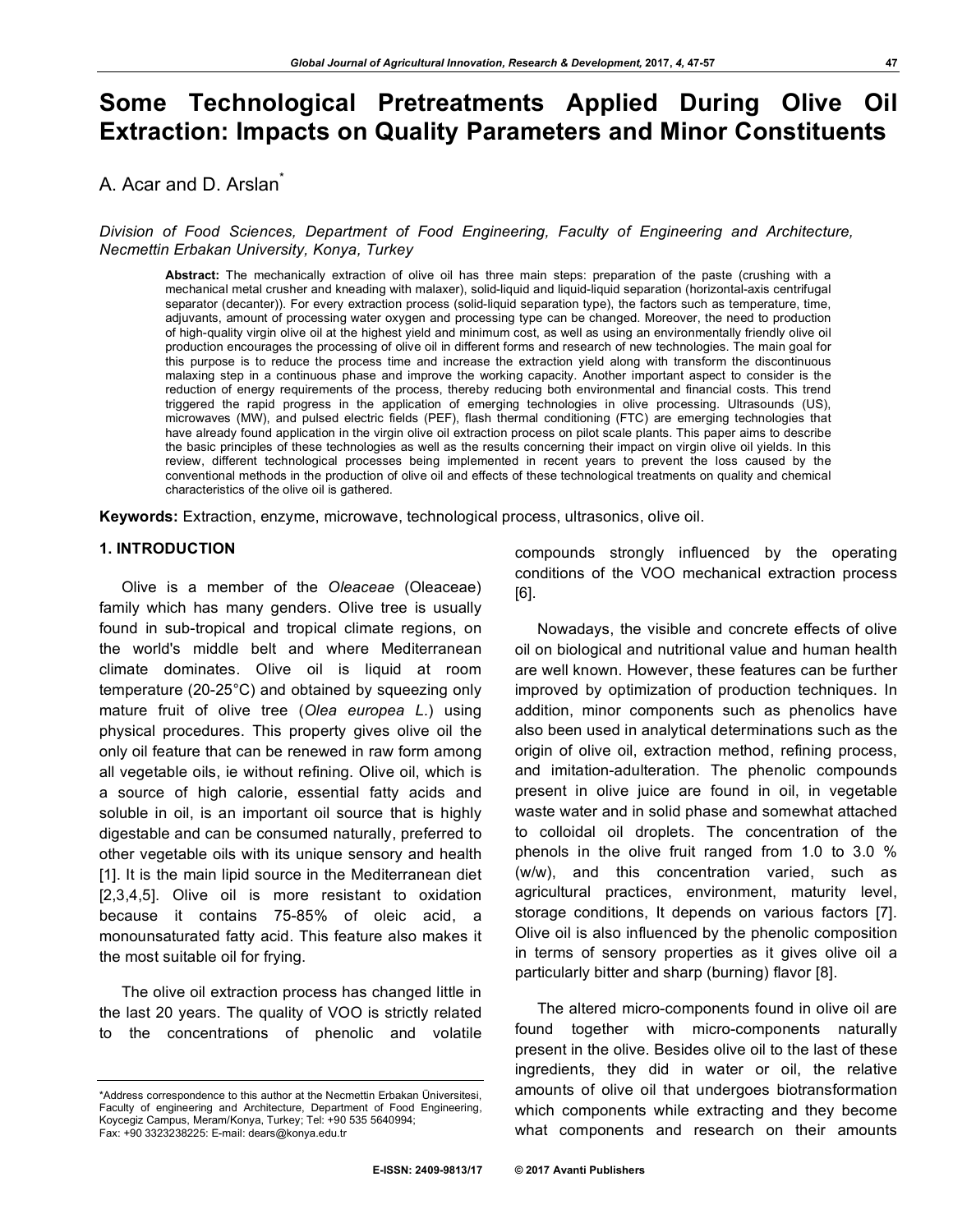subject is revieved, no adequate study yet on these issues. The mechanism that explains the quantitative modification of the secoiridoids found in olive oil during kneading is not yet known. During fermentation, the endogenous enzymes peroxidase (POD) and polyphenoloxidase (PPO) can oxidize the secoiridoids and reduce the concentration of fat phenolics, thereby reducing pain and stiffness properties and oxidative stability of the resulting oil [9,10].

The release of antioxidants, such as phenols, tocopherols and carotenoids in the oil, is directly related to the extraction process, and exuding greatly affects the quality of the olive oil [11]. The main components of phenolic compounds in olive oil are; oleuropein, tyrosol, hydroxytyrosol, phydroxyphenylacetic acid, caffeic acid, p-coumaric acid, ferulic acid and vanillic acid. The secoiridoid derivatives of oleuropein, which are enzymatically hydrolysed, consisting of ligstroside and demethyloleuropein [12], decarboxymethyloleuropein and ligstrosid aglycones have dialdehyde form (respectively 3,4 DHPEA-EDA and p-HPEA-EDA) and oleuropein and ligstrosid the aglycones aldehydic form (3,4-DHPE-EA and p-HPEA- EA,) most abundant phenolics compounds and these include derivatives of oleuropein show the strongest antioxidant activity [13].

The crushing or breaking of olives is a critical step that affects the quality of olive oil as well as being a simple physical process that breaks down the fruit tissues and releases the oil droplets in vacuoles. It triggers the formation and transformation of polar phenols and volatile compounds during crushing [14]. It is claimed that an important enzyme system activated during malaxing, i.e. kneading, which provides the biogeneration of new phenol species, influences the antioxidant properties and taste of natural olive oil.

In olive fruit, a large part of the fat is found in the vacuoles of the cells forming the fruit pulp. Approximately 1% of oil contained in the grain is found in parts of fruit outside the mesocarp. The fat in the vacuoles trapped in the cells by the breakage of the fruit meat can go out [15,16]. Kneading is the second stage in which olive pellets are processed continuously and slowly. Among the process steps, olive oil malaxation is one of the most important elements in the olive oil extraction process. In this stage, kneading time and paste temperature are regulated to obtain high oil quality and optimum process efficiency [17]. The high temperature increases the oil yield because the temperature lowers the oil viscosity and allows the

accumulation of oil droplets [18]. Ranalli *et al*. [19] suggests a kneading temperature not higher than 30°C because they found a general degradation in oil quality at 35°C without a significant increase in extraction efficiency. Kalua *et al*. [20] showed that the temperature increase to 45°C resulted in a significant decrease in efficiency compared to temperatures of 15 and 30°C. As reported by Parenti *et al*. [21], there is a negative correlation between the temperature range of 30-36°C and the phenolic content. Studies aimed to increase the extraction efficiency of the kneading process have various effects on virgin olive oil quality parameters, nutritional and sensory properties [9,12,16,22]. The main purpose of kneading is to break up the oil water emulsion and combine oil droplets to form larger droplets [17]. The kneading step makes it easier to separate the oil from the water by increasing the number of oil droplets released from the cell, the conversion of small oil droplets to large oil droplets, and the formation of oil-water emulsions [23,24].

In industrial olive oil processing plants, olive oil yield is between 80-87%, which falls to 70-80% when the oil is trapped in the colloidal cells of the cytoplasm and/or emulsified with wastewater [12].

The main goal for the designers of food machines is to reduce the process time. This goal is closely related to high quality olive oil production and high extraction yield. Another important aspect to consider is the reduction of energy requirements of the process, thereby reducing both environmental and financial costs [25].

An important innovation in olive oil extraction facilities has been the introduction of a horizontal decanter centrifuge that makes solid- liquid separation continuous. Olive oil prevents the oxidation system to provide the benefits of continuous improvement in the quality [1,2,21,26,27]. Time savings relate to the new plant of the factory, which includes a small area to reduce labor and labor costs, faster and easier cleaning of equipment, and proper functioning of kneading [5,28,29]. However, one of the major limitations is control of kneading temparature and time, which is important for extraction yield and olive oil quality.

In recent years, microwave process has emerged food industry as one of the fastest heating techniques available and has been explored in a variety of food processes [22,26,30,31,32,33]. Microwave heating is different from other indirect thermal heating methods.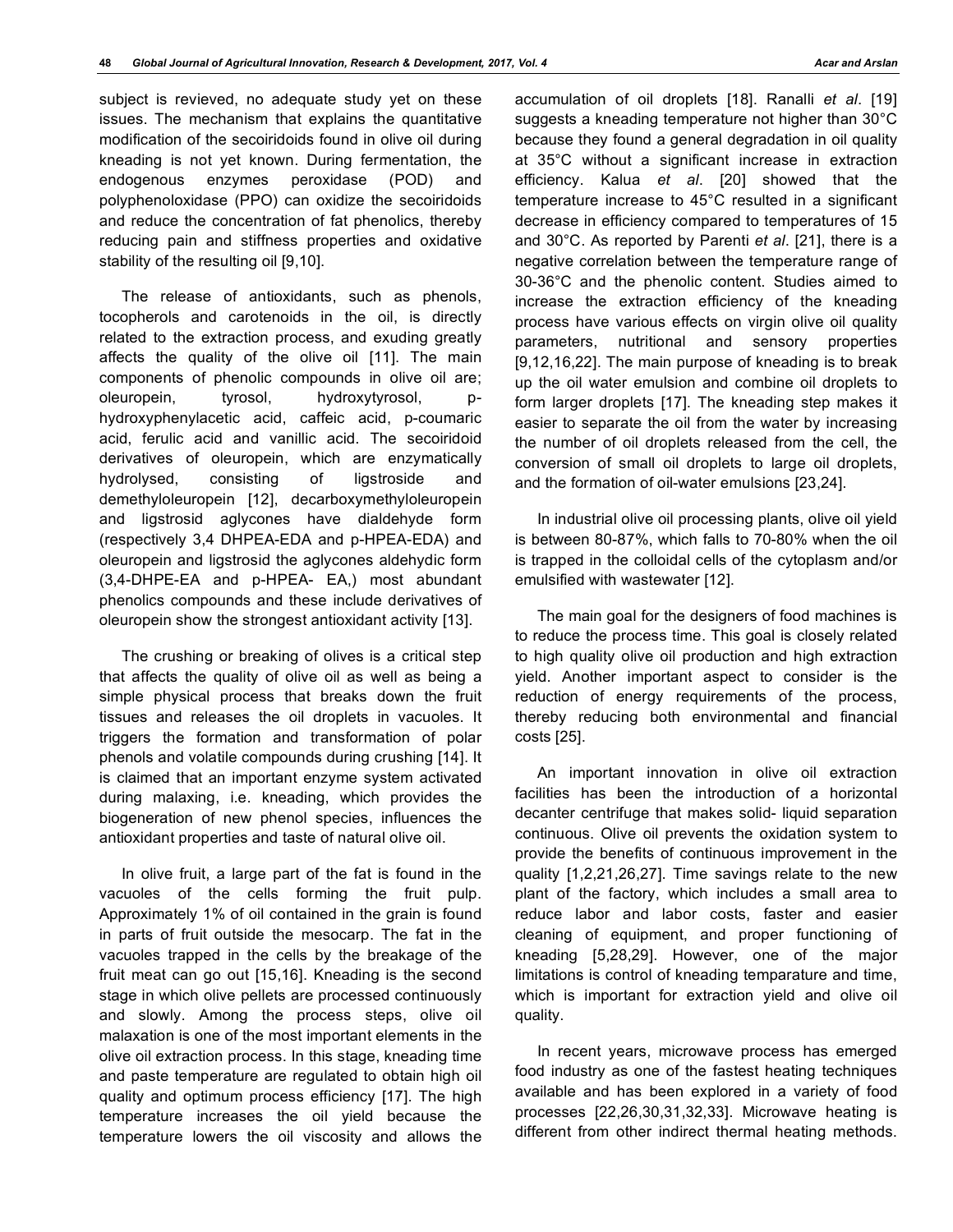*Some Technological Pretreatments Applied During Olive Oil Global Journal of Agricultural Innovation, Research & Development, 2017, Vol. 4* **49**

Microwave energy warms food materials at the molecular level. Because heating is faster than other modes of heating known to depend on conventional modes of heat transfer [23,34,35].

Ultrasonics (US) and microwave (MW) have emerged as technologies that have widespread application in the food industry compared to long-term conventional systems [36,37,38,39]. US technology can be considered as one of the minimum processing techniques because it sends instantaneous sound energy to food. This means that the reduction in the total process time means higher efficiency and lower energy consumption [25]. The US has a mechanical influence. US can break down cell walls of plant tissue containing minor compounds with antioxidant properties such as phenols, tocopherols, chlorophyll and carotenoids [29].

The application of emerging technologies such as PEF, US and MD to extra virgin olive oil (VOO) extraction offers several advantages due to mechanical and thermal effects. Potential advantages such as a continuous system, small operating costs, small capacity limitations, faster return on investment, lower production costs, reduced energy demands, ongoing run times, faster and easier cleaning, real-time quality control and significantly reduced area [29].

In this study, US, PEF, FTC and MW applications were reviewed considering their effects on olive oil phenolic compounds and the quality parameters which have a great influence on the commercial, nutritional and sensory properties of olive oil. The effects of these different technological processes on chemical properties of the olive oil and the oil yield were reviewed.

# **2. GENERAL INFORMATION ABOUT OLIVE OIL**

Three stages are known in the antique age as collecting, pressing and separating, respectively, to produce olive oil. Olive oil is obtained through the crushing of olives, the gathering of the oppressed and the pressing with the aid of a press. This process of obtaining olive oil continued in a similar way during the ages. The raw material, which is crushed and pulverized, is accumulated in the storage reservoir after the pressing stage is over [9].

Olive oil is oil that is squeezed together with the core of olive, which can be consumed in its natural form without any chemical treatment, and has a high prevalence in terms of nutritional value [18]. VOO is produced from olive fruits (*Olea europaea L.*) using physical or mechanical processes and is used without further processing [7,40]. It is an integral part of the culinary and cultural heritage of the Mediterranean countries. Olive oil has nutritive and therapeutic properties as well as organoleptic qualities [18]. Malaxation step contributes to combining large droplets of small oil droplets and contributes to the centrifugation step where the oil is separated [28]. Crushing and malaxation, the oil is the most critical points of the mechanical extraction process [3,4,27,41,42,43].

In this study, it was aimed to determine US and MD application, high hydrostatic pressure application and flash thermal conditioning and their effects on phenolic components passing olive oil. In our study, it was aimed to determine the quantitative change of the major phenolic compounds which have a great influence on the commercial, nutritional and sensory properties of olive oil during the extraction steps. Thus, it has been tried to show which applications have the biggest losses or which pre-processes are more effective.

## **3. NEW TECHNIQUES USED IN OLIVE OIL PRODUCTION**

## **3.1. Pulsed Electric Field (PEF)**

The Pulsed Electric Field (PEF) is expressed as slice-oriented, pulsed, intense electric field [44]. PEF was first used in the pasteurization of fruit juices and it was determined that pasteurized fruit juices had a shelf life of about 4 weeks [45]. Microorganisms and enzymes can also be used for inactivation in potatoes. Inactivation can only occur after a threshold electric field density value has been exceeded. According to the dielectric breakdown theory, an externally applied electric field creates an electrical potential difference called transmembrane potential across the cell membrane. When this potential reaches a critical value, porosity or electroporation in the cell membrane begins and permeability increases. The protective properties of the cell membrane are gone and the living materials in the cell are disappearing. In order to avoid exceeding the critical value in genetic studies, the process is carried out under controlled conditions. Pulsed Electric Field (PEF) is used for pasteurization of fruit juices, yogurt and liquid egg. It is more suitable for foodstuffs with no air bubbles inside and low electrical conductivity. PEF is also used to facilitate extraction as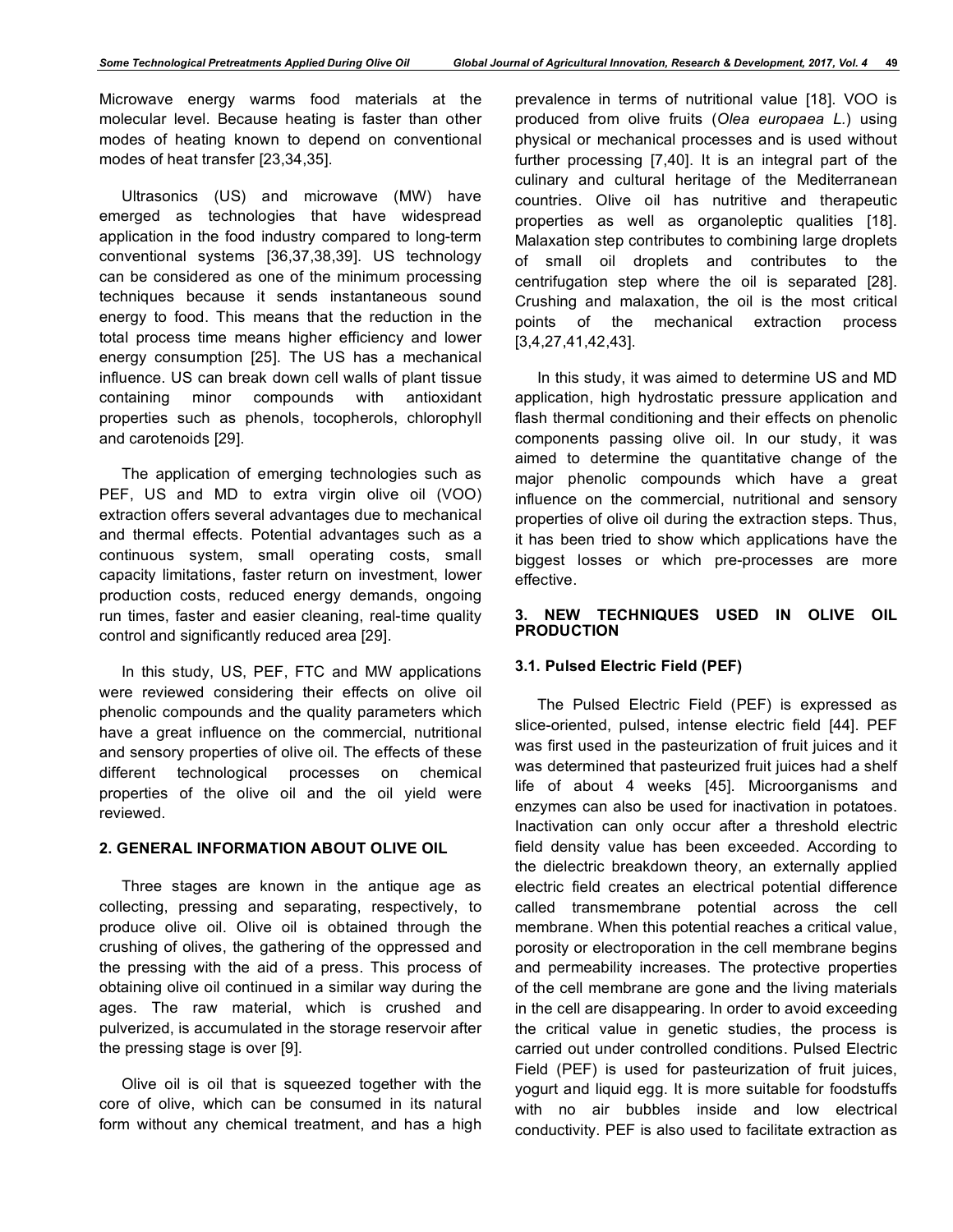it protects the food product and causes pores in the cell membrane of plant cells. Sugar extraction from sugar beet, extraction of nutraceutical and functional components from plants can be given as an example. Similarly, PEF treatment may be applied prior to drying to reduce the drying rate and energy costs [46]. It has been determined that when the PEFs are used as a pretreatment in the food, the actual processes applied to the food increase in speed and speed and at the same time the changes in food nutrition are decreased. Researches on this subject are mostly done in Germany and France.

PEF emerging as an alternative to thermal or enzymatic treatment, less energy and can be used for the development of the time consuming process efficiency "cold food and Technology." PEF has been applied in cell disruption and non-thermal food preservation technology while maintaining fresh food characteristics.

Pulse electric field (PEF) technology involves the application of high voltage between 20-80 kV/cm to food placed between two electrodes When exposed to PEF, cell membrane pellets, which can be permanent or continuous, are developed depending on density and processing conditions. Increasing membrane permeability resulting in loss of cell content or unauthorized entry of the environment into the pore formation (Figure **1**) [47].

PEF technology has been successfully used to extend the shelf life of apple juice, liquid egg, orange juice, milk and sacks. Compared to traditional thermal processes, both physicochemical and sensory properties are better protected and less energy is consumed. Foods which the PEF method is applied are generally liquid and there have not been studies on viscous foods yet. In addition, this method may involve the degradation of the physical properties of the food when the food-and-drink or the liquid-gas mixture is mixed together [48].

PEF allows continuous processing, which facilitates the integration into the existing processing line with short process times. By adjusting the field strength and the number of pulses, the PEF can be presented as a defined grade of tissue permeability, so biological systems, can be improved in terms of metabolic activity and recovery of valuable components. Moreover, the PEF energy requirements are rather moderate for conditions outside of biological activity. PEF thermal or less energy and time-consuming process as an alternative to enzymatic processes can be used to increase the yield is a food emerging technologies. The pilot plant is being implemented as a comprehensive cell disruption technology for food products at scale and for commercial non-thermal food preservation while maintaining fresh food characteristics. Extra virgin olive oil production involves the breakage of olives and the separation of oil from solid matter and from the juice of the fruit. However, existing processes in olive oil yield, have limitations in the quality and energy use. Oilpuls technology in existing and new facilities in equipment to reduce these limitations by introducing the pulsed electric field system [47].



**Figure 1:** Electric field strength and a function of energy as pef application [47].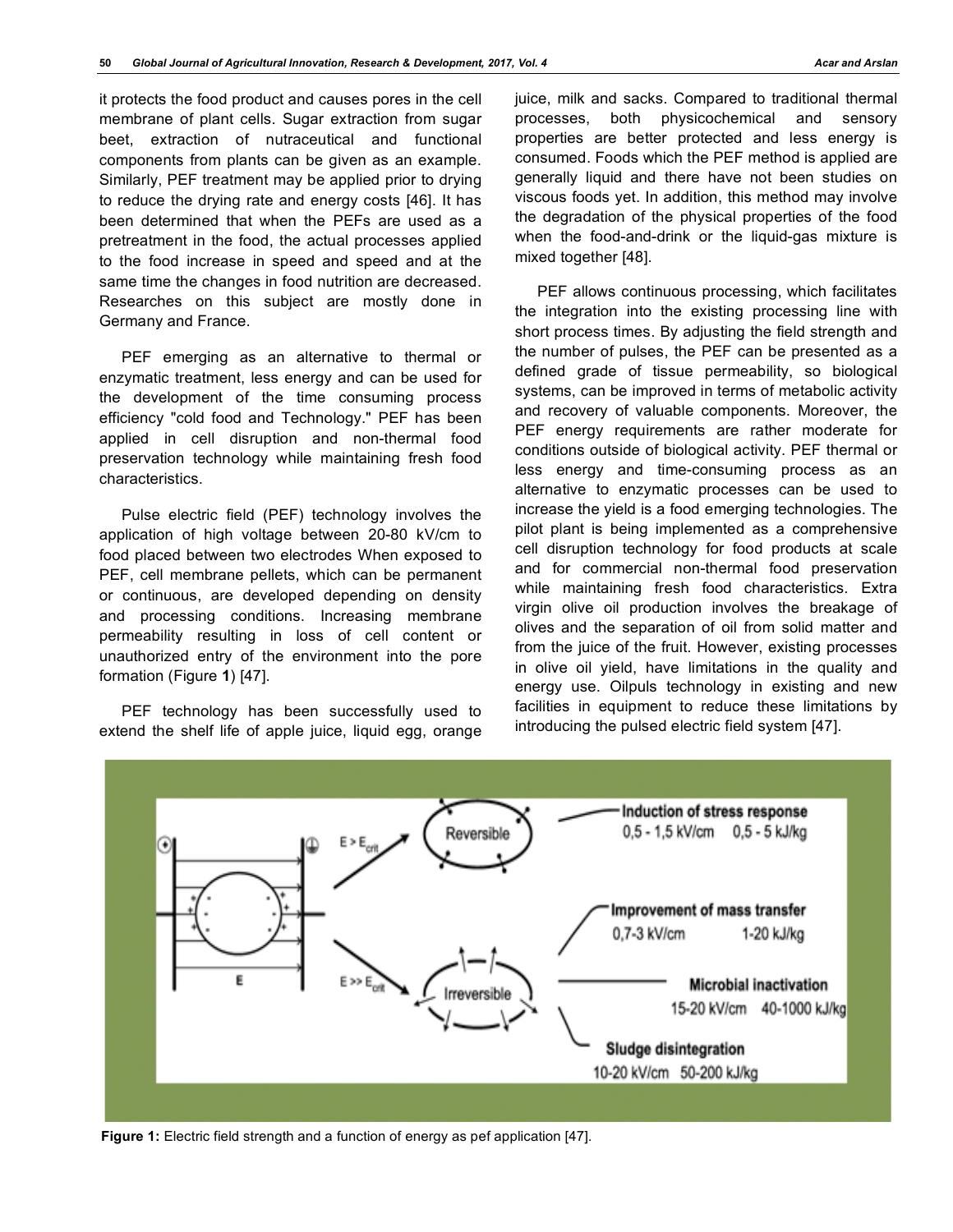

**Figure 2:** Oil yield increased graphics determined on olive by pef implement [49].

It was observed that extraction efficiency increased 7.4% by applying PEF to the kneading stage at different times and temperatures (Figure **2**). PEF infiltration by administration of olive oil determined to measure the level of quality is unaffected legal limits. Results have also revealed bad taste and flavor generation by applying PEF [49].

#### **3.2. Ultrasound (US)**

Ultrasound can be defined as sound waves that can pass through solids, liquids and gases and can not be detected by the human ear, whose frequency is more than 20 kHz. According to another definition, it is the process of generating energy by 20,000 or more sound waves in a second. Two different types of sound wave are used in ultrasonication, low and high intensity ultrasonics [24].

Low intensity (energetic) ultrasound is defined by low power level (1W/cm2) and high frequency (0.1-20 MHz). High frequencies between 0.1-20 MHz and low energy levels (100 mW) are used for food applications [24,50].

High energy ultrasonics can be identified with a high energy level (10-1000 W/cm<sup>2</sup>) and a relatively low frequency (0.1 MHz). In applications with this type of ultrasonic waves, physical and chemical changes occur in the applied material. Therefore this type of ultrasonic is widely used in mainly dead materials. Different theories on the breaking mechanism of high power ultrasound on structure of the material has been noted [16,24].

US practices in olive oil processing technology are receiving increasing attention in terms of increasing oil yield. Olive oil extraction was investigated on laboratory scale to determine the effect of continuous application of high power US on the quality of olive oil quality and process efficiency of olive paste. Jimenez *et al*. [44] reported that cause changes in high-strength US oil quality parameters (free acidity value, peroxide value,  $K_{270}$  and  $K_{232}$ ); significant changes were observed in bitterness, polyphenol, tocopherol (E vitamin), chlorophyll and carotenoid levels, and US application increased carotenoid and chlorophyll contents of oil. Jimenez *et al*. [45], the oil obtained from high-strength US and olive pulp was found to be richer in terms of tocopherols, chlorophyll and carotenoids. A decrease in phenolic content and bitterness index was observed. The final application rate is 1% of industrial yield. The extra amount of oil that can be actin increasing by 5.74%. Clodoveo and Hbaieb [28] compared the US and MW processes with conventional method and reported that the crushing time is significantly reduced and the extraction efficiency is increased. The basic legal parameters (acidity, peroxide value and specific extinction coefficients ( $K_{232}$  and  $K_{270}$ ) established for evaluating the quality of extra virgin olive oil were not affected by US and MW applications [28]. The results of their study were compared with those obtained by using the traditional approach regarding the MW application suitability and olive oil quality and yield and they did not show any significant difference regarding extraction yield [29,51]. Reduced process time compared with the conventional method, less oxidation of the olive oil and thus result in a reduction in peroxide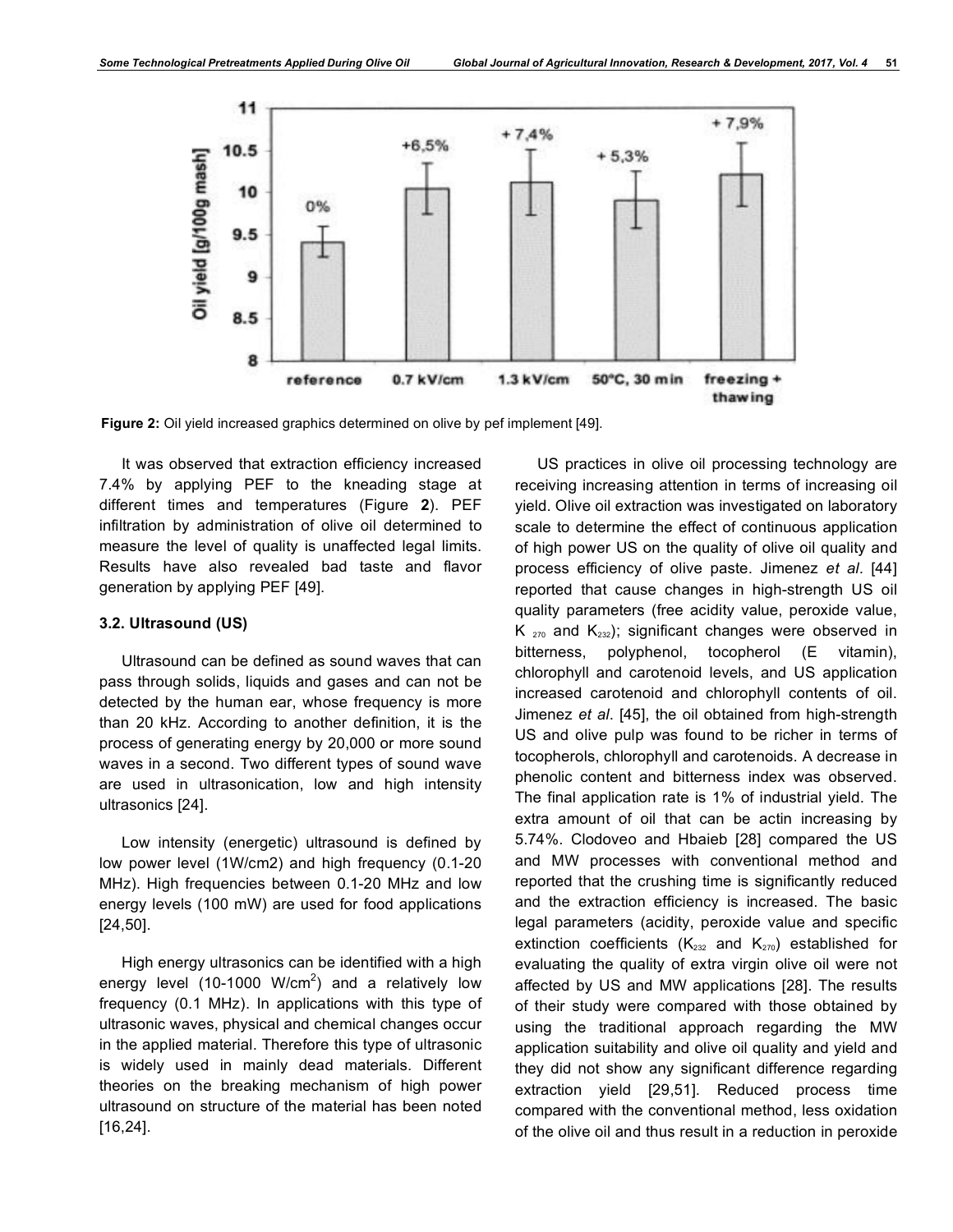value were reported [25]. Also, when MW prototype system was used, electric power consumption was found to be 24% higher than the conventional hammer [51].

Better extraction was observed with direct sonication for high moisture olives (>50%), whereas indirect sonication gave higher extractability for low moisture olives (<50%). The optimum application of the ultrasound is; through direct sonication within 4 minutes and through the indirect sonication at the time of crushing.

#### **3.3. Microwave (MW)**

Microwave is regarded as one of the most important inventions of food science and technology in the last 50 years. The first time in the 1950s used to dry the chips, and in later years been involved in various heat treatment applications. Nowadays, the use of microwaves in homes, restaurants, hospitals, and more widespread in other units engaged in the food service industry and the consumer, and thus MW can be offered as a more economical treatment and reveals high quality products.

The microwave (MW) word defines frequencies where the electromagnetic wave's wave length is shorter than 1 meter. The "millimetric wave" name is given to frequencies (range 30-300 GHz) where the wavelength is shorter than 1 cm. Frequencies (300- 3000 GHz) where the wavelength is shorter than 1 mm that are called "submilimetric wave".

Microwave frequencies include frequencies generally between 300 to 300,000 MHz. Microwaves are spread as electromagnetic waves, microwave frequencies are used in radars, microwave ovens, mobile phones, wireless internet access, bluetooth headsets, store security systems. Today, it is widely used in microwave ovens. The microwaves sent over the material to be cooked resonate with one of the natural rotation frequencies of the water molecules and energy is transferred to the water. So the food is cooked inside [10].

The microwave assisted system has been applied and developed in industrial scale olive oil extraction operations and it has identified the advantages of ensuring the continuity of the process. Particularly designed for industrial application, this device has been evaluated in terms of electrical and thermal energy consumption and olive oil extraction efficiency. It has

also been observed that olive oil extraction is a continuous system [51].

In conventional heating, the material's surface is first heated followed by the heat moving inward. This means that there is a temperature gradient from the surface to the inside. However, microwave heating generates heat within the material first and then heats the entire volume [14]. MW technology presents also a mechanical effect due to the heating which determines an increasing of the vegetal tissue volume and, in this way, cells explode releasing their content into the liquid phase [52]. Moreover, when the liquid phase absorbs the MW, the kinetic energy of its molecules increases, and consequently, the diffusion rate increases too [53,54]. Whenever ultrasonic energy is propagated into an attenuating material, such as a vegetal tissue, the amplitude of the wave decreases with distance [55]. This attenuation is due to either absorption or scattering [52].

Ultrasound (US) and Microwave (MW) are developing technology that already exists in the food industry. However, the application is examined in the raw olive oil sector. US technology can be more sustainable than MW, which is seen as an energy consuming method in a pilot scale plant [28].

## **3.4. Flash Thermal Conditioning**

Puértolas *et al*. [56], Leone *et al*. [31] and Toschi *et al*. [57] investigated the use of a pulsed electric field, a continuous microwave-assisted system and a vibration system to increase the amount of extracted oil respectively, whereas Esposto *et al*.[6] described the impact of a new technology, based on the use of a heat exchanger, on VOO quality, due to the quantitative and qualitative concentration of phenolic and volatile compounds. The heat exchanger was placed in front of a traditional, covered malaxer to rapidly thermally condition the olive paste and improve the concentration of the volatile fraction, with a consequent optimal effect on the VOO organoleptic notes. The quality of virgin olive oil (VOO) was reported to be influenced by several factors, which were directly and indirectly involved in phenolic release and aroma generation.

The impact of the flash thermal conditioning (FTC) of the olive pastes was tested on five Italian olive cultivars (*Ottobratica, Cellina di Nardò, Peranzana, Coratina* and *Moraiolo*) characterized by various origin area. Instead of heating it with the traditional malaxation processes, the first step was to analyze the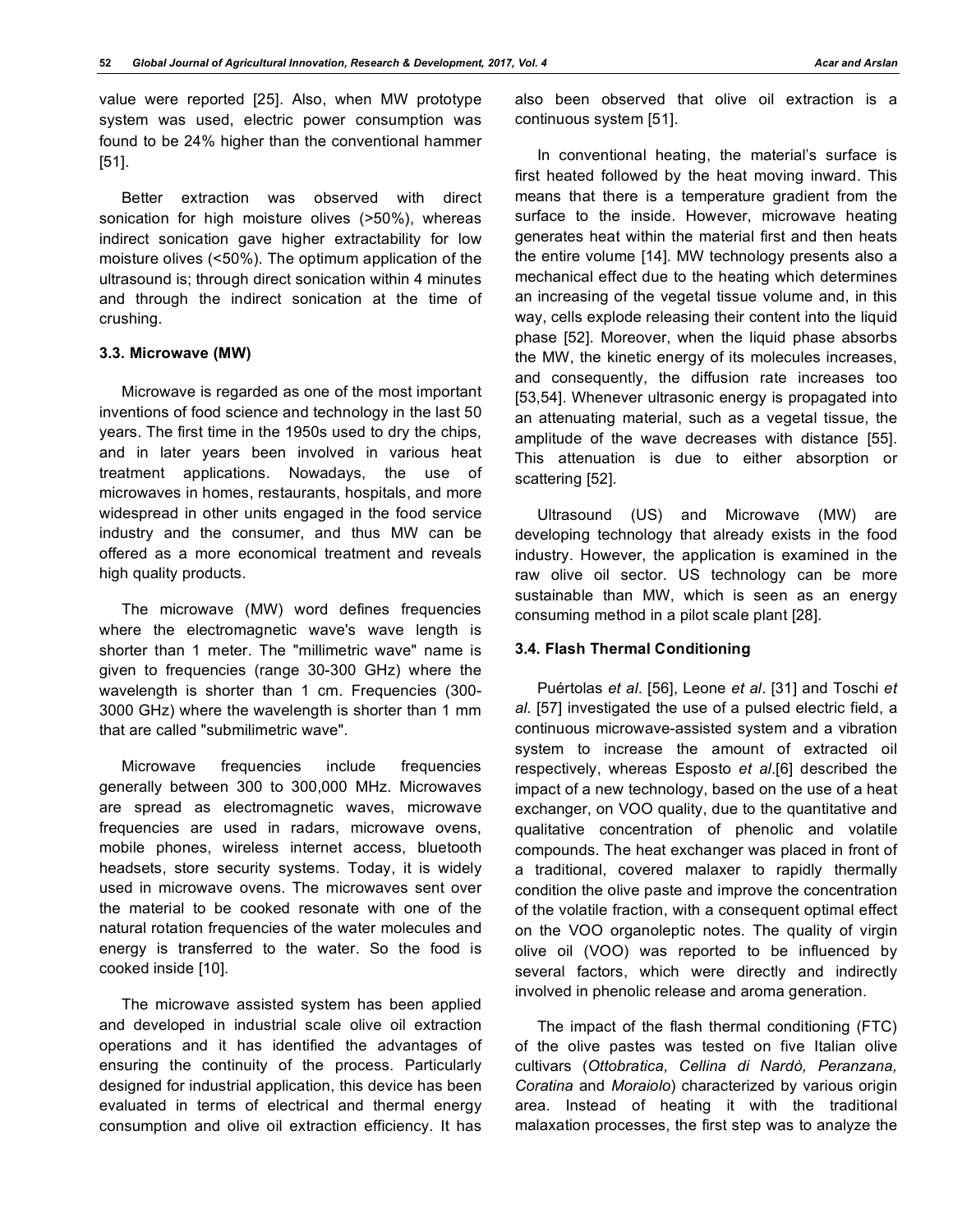effects of the FTC of the olive paste, on the parameters associated with the yield extraction. The thermal modification applied to the mechanical extraction process does not modify the normal chemical and biochemical processes of oil degradation, with a specific reference to residual lipase activities [60].

The results from the combinations of 30°C and 20 min of malaxing time applied after FTC treatment, which enabled the highest concentrations of phenolic compounds to be extracted, indeed showed a great variation between the cultivars, with increases in the total phenols of 9.9%, 17.5%, 18.5%, 25.5% and 37.3% for *Cellina di Nardò, Peranzana, Moraiolo, Ottobratica*  and *Coratina* cvs, respectively. On the contrary, the lignans such as (+)-1-acetoxypinoresinol and (+) pinoresinol showed the lowest variability under the different operative conditions applied, validating a general stability of these compounds to almost all the technological parameters involved in the mechanical extraction process of VOOs [9,58,59].

Esposto *et al*. [6] studied the impact of a new technology such as flash thermal conditioning (FTC) on olive paste structural modification and on VOO quality. The evaluation of olive paste structure modification by cryo-scanning electron microscopy (cryo-SEM) showed that the application of FTC after crushing produces significant differences in terms of the breaking of the parenchyma cells and aggregation of oil droplets in comparison to the crushed pastes.

The traditional malaxation process performs paste mixing and thermal conditioning at the same time, but the thermal transfer efficiency is generally low, and for this reason, the thermal conditioning of olive pastes is relatively long compared to the optimal processing temperature. This aspect influences the activity involved in oil extraction of the endogenous enzymes, such as pectinases, hemicellulases, and cellulases, as well as the polyphenoloxidase (PPO), peroxidase (POD), and LOX that affect the phenolic and volatile composition of VOO.

The fast heating technology applied to the thermal conditioning of the olive pastes before malaxation is a new approach to the oil mechanical extraction process, which can revise the traditional thermal conditioning applied to the olive pastes during the oil's mechanical extraction process.

In fact, as observed in Peranzana cv., malaxing the FTC pastes at 30°C for 0,5, or 10 min resulted in lower phenol content (expressed as sum) in the relative

VOOs, respectively of 19.4, 15.1, and 8.1% than that of VOO-C. These results can be explained by considering differences in terms of the activation period of depolymerizing enzymes between the FTC and the traditional process. As reported in previous papers, in fact the endogenous pectinases, hemicellulases, and cellulases, hydrolyzing the cell wall, improve the amount of phenolic compounds released in the oil and vegetation water during processing [30,41]. In this context, the time and temperature of malaxation show a strong impact [61]. The oil extraction from the olive pastes, performed immediately after the FTC process, reduced the time for cell wall hydrolytic degradation, catalyzed by the depolymerizing enzymes and, as a consequence, the corresponding release of phenolic compounds in the oil; for that reason, a significant improvement of phenolic concentration in the oil after FTC treatment was achieved.

The reported results show the effect of flash heating of olive pulps on the phenolic composition of extra virgin olive oil, which exhibits the same behavior, characterized by a higher phenolic concentration in extra virgin olive oil after FTC application in all varieties. These results can be explained by the improved efficiency of thermal applications in endogenous enzymes that the depolymerization of the cell walls and improve the release of phenols in oil. The effect of FTC administration on the lipoxygenase pathway is dependent on the variety [59]. The VOO flash thermal condition (VOO-FTC) ended up with a higher volatile compound concentration compared to the control, especially the phenolic concentration of all saturated and unsaturated aldehydes and esters is higher in the VOO obtained from the conventional process [9].

A heat exchanger was placed in front of a conventional malaxer to examine the effect of flash thermal conditioning (FTC) on olive paste in VOO quality, which is quite influenced by phenolic release and aroma production. The FTC application has a differentiated effect on the volatile fractions associated with the genetic rooting of olives [60], while the intense olive oil flash thermal conditioning (VOO-FTC) of the five major Italian varieties has a higher phenol concentration than the control experiments (VOO-C).

#### **4. EFFECTS OF APPLICATION OF TECHNOLOGICAL PROCESSES ON OIL YIELD AND QUALITY PARAMETERS**

The kneading process at different times and at different temperatures, extraction efficiency by applying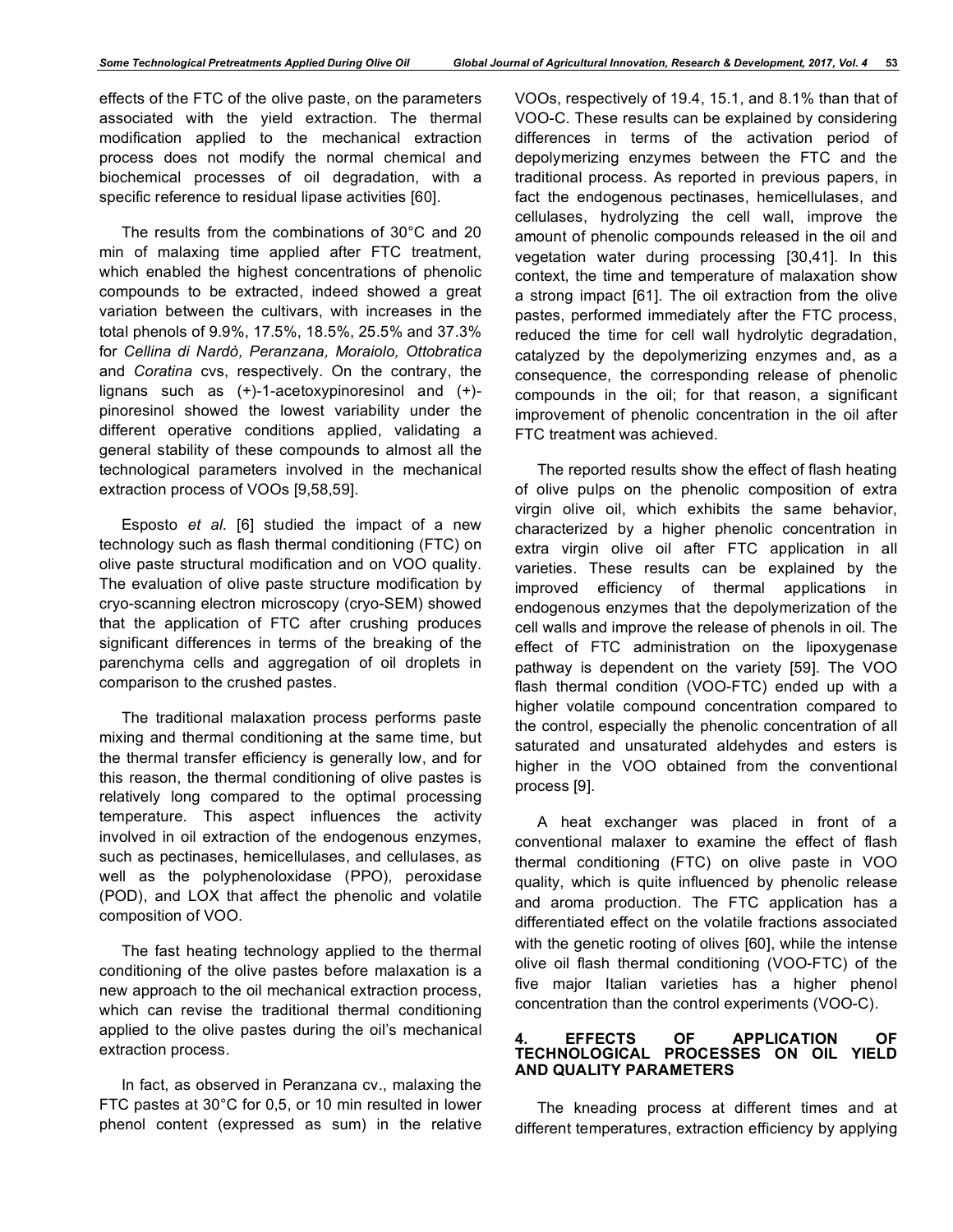PEF was observed 74% increase [49]. Microwave processing; fast processing time and high olive oil quality have been approved as an attractive alternative to traditional crushing [62]. When the US and MD procedures were compared with the control; when the oils are extruded without kneading, the duration of crushing is significantly reduced and the extraction yield is increased [28]. The use of FTC in olive pulps during the mechanical extraction process of the oil reduces the oil separation efficiency compared to the conventional process. However, the residual oils obtained after application of FTC are lower than the control group and increase the process time and process temperature of pulp after FTC application. After crushing, pulp flash heating can eliminate the erosion time required for thermal conditioning, which significantly affects the plant's operating capacity, oil efficiency and VOO quality [9].

PEF infiltration by administration of olive oil determined you measure the level of quality is unaffected legal limits. It is also revealed that sensory bad taste and flavor generation by applying PEF [49]. The effect of high-power ultrasound was not found significant on the oil quality parameters (free acidity value, peroxide value,  $K_{270}$  and  $K_{232}$ ); significant changes were observed in bitterness, polyphenol, tocopherol, chlorophyll and carotenoid levels [44]. Lowmolecular weight food compounds such as HHP application, aroma substances, pigments and some vitamins are not changed, they maintain nutritional value leaving only a minimal effect on the product quality and sensory properties of fruits and vegetables because covalent bonding is not affected by pressure [63].

While the secoiridoid derivatives at lower rates were 3,4 DHPEA-EDA and 3,4 DHPEA-EA, lignans did not show any significant change. However, after the application of the FTC, while malaxation time increased, these losses are reduced. In comparative VOOs, the phenol contents of VOO (expressed as total) were 19.4%, 15.1% and 8.1% lower than that of VOO-C [6].

A higher concentration of volatile compounds in the oil and a lower content of the phenolic compounds were achieved, while no significant differences were found with extraction efficiency by microwave use [62]. In the sonication process, there were no non-flavor volatile components related to sensory characteristics

in oil [44]. In some Italian olives examined, the phenolic concentration of oils obtained by FTC application has always been higher than that excreted by the conventional process. The increase in phenolic compounds was influenced by process parameters such as the temperature and time of the malaxation applied after the FTC [60]. Both types of VOO-FTC examined showed a lower phenolic concentration than the VOO obtained by the conventional method. The most significant changes observed in the *Gentile* cv. showed that the sum of the phenolic fractions of VOO-FTC decreased by 81.7mg/kg at 30°C relative to VOO-C (extra virgin olive oil control) [9].

The VOO plant manufacturers are interested to the searching for new alternative extraction processes able to increase the yield reducing the producing cost of the resulting product [64]. They have to respond to the changed market needs by offering highly efficient plants for supporting and increasing income of olive millers restricting the plant investment (with a minor number of malaxer) and reducing the working time optimizing the plant working capacity.

If every single step of the mechanical process is not rationally conducted, it can lead to a dramatic reduction of antioxidants, particularly phenols, which are molecules susceptible to chemical and biochemical oxidation reactions, and consequently reducing the keep ability of the final product.

Thus, the recently offered emerging technologies, such as pulsed electric fields, microwave, high hydrostatic pressure, ultrasound and flash thermal conditioning which are promising tecniques suitable for plant improvement and optimization, should also be comprehensively evaluated in terms of cost, energy consumption and applicability as well as the quality of the final product.

## **REFERENCES**

- [1] Keçeli T. Türkiye 10. Gıda Kongresi; 21-23 Mayıs, Erzurum 2008.
- [2] Apetrei C. Novel method based on polypyrrole-modified sensors and emulsions for the evaluation of bitterness in extra virgin olive oils. Food Res Int 2012; 48(2): 673-680. https://doi.org/10.1016/j.foodres.2012.06.010
- [3] Bedbabis S, Clodoveo ML, Rouina BB, Boukhris M. Influence of irrigation with moderate saline water on "Chemlali" extra virgin olive oil composition and quality. J Food Quality 2010; 33(2): 228-247. https://doi.org/10.1111/j.1745-4557.2010.00310.x
- [4] Inarejos García AM, GómezAlonso S, Fregapane G and Salvador MD. Evaluation of minor components, sensory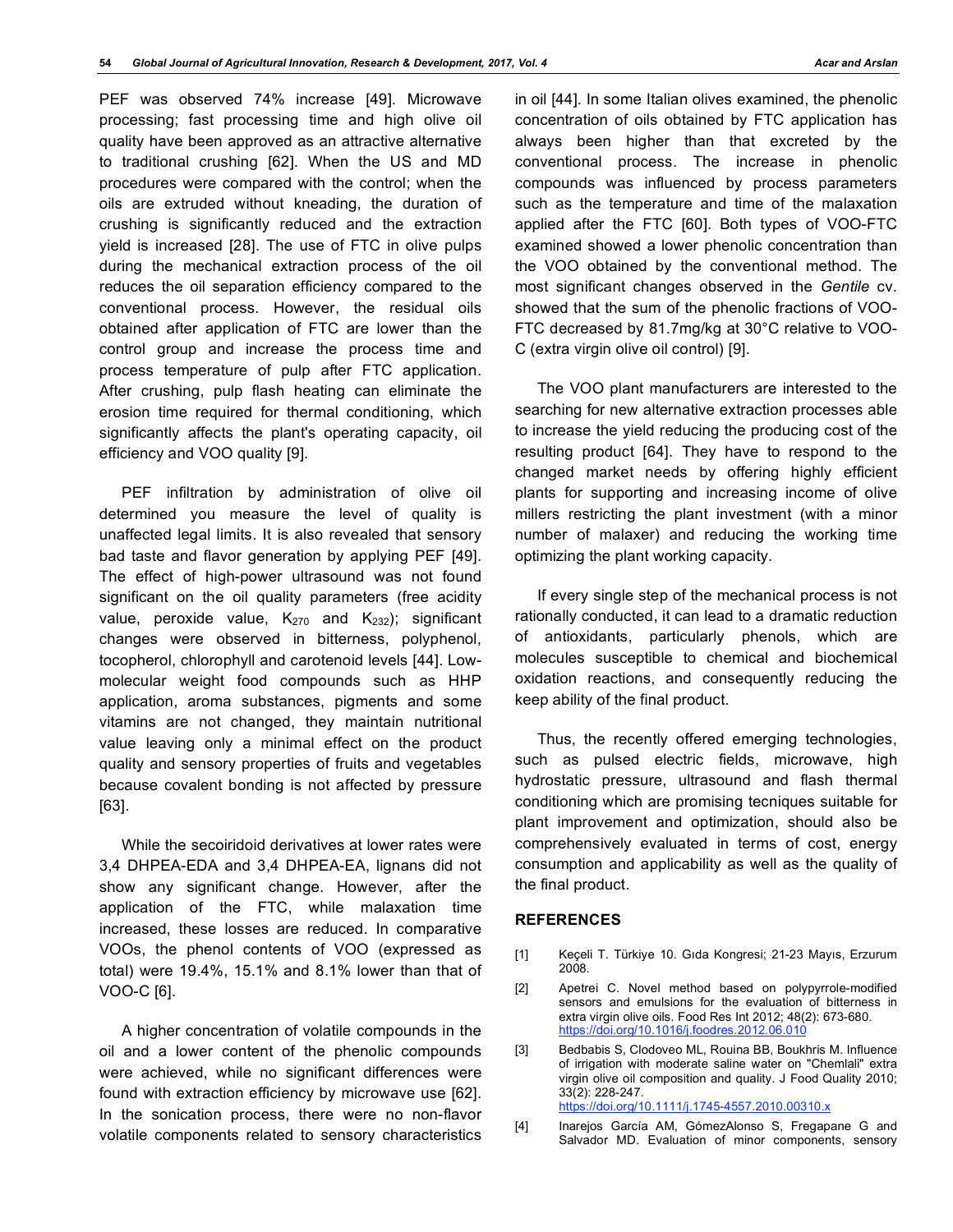characteristics and quality of virgin olive oil by near infrared (NIR) spectroscopy. Food Res Int 2013; 50(1): 250-258. https://doi.org/10.1016/j.foodres.2012.10.029

- [5] Romero Segura C, García Rodríguez R, Sánchez Ortiz A, Sanz C and Pérez AG. The role of olive β-glucosidase in shaping the phenolic profile of virgin olive oil. Food Res Int 2012; 45(1): 191-196. https://doi.org/10.1016/j.foodres.2011.10.024
- [6] Esposto S, Veneziani G, Taticchi A, Selvaggini R, Urbani S, *et al*. Flash thermal conditioning of olive pastes during the olive oil mechanical extraction process: Impact on the structural modifications of pastes and oil quality. J Agric Food Chem 2013; 61: 4953-4960. https://doi.org/10.1021/jf400037v
- [7] Montedoro GF, Servili M, Baldioli M and Miniati E. Simple and Hydrolysable Phenolic Compounds in Virgin Olive Oil, 1. Their Extraction, Separation, Quantitative and Semi Quantitative evaluation by HPLC. J Agric Food Chem 1992; 40: 1571-1576. 10.1021/jf00021a019 https://doi.org/10.1021/jf00021a019
- [8] Visioli F, Poli A and Galli C. Antioxidant and Other Biological Activities of Phenols from Olives and Olive Oil. Med Res Rev 2002; 22: 65-75. https://doi.org/10.1002/med.1028
- [9] Angerosa F, Mostallino R, Basti C and Vito R. Influence of malaxation temperature and time on the quality of virgin olive oils. Food Chem 2001; 72: 19-28. https://doi.org/10.1016/S0308-8146(00)00194-1
- [10] Georgalaki MD, Bachmann A, Sotiroudis TG, Xenakis A, Porzel A and Feussner I. Characterization of a 13 lipoxygenase from virgin olive oil and oil bodies of olive endosperms. Fett-Lipid 1998; 100: 554-560. https://doi.org/10.1002/(SICI)1521- 4133(199812)100:12<554::AID-LIPI554>3.0.CO;2-V
- [11] Servili M, Selvaggini R, Taticchi A, Esposto S and Montedoro GF. Air exposure time of olive pastes during the extraction process and phenolic and volatile composition of virgin olive oil. J Am Oil Chem Soc 2003; 80(7): 685-695. https://doi.org/10.1007/s11746-003-0759-0
- [12] Montedoro G, Baldioli M, Selvaggini R, Begliomini AL and Taticchi A. Relationship between Phenolic Compounds of Olive Fruit and Olive Oil: Importance of The Endogenous Enzymes. Acta Hortic 2002; 586: 551-556. https://doi.org/10.17660/ActaHortic.2002.586.115
- [13] Artajo LS, Romero MP and Motilva MJ. Transfer of phenolic compounds during olive oil extraction in relation to ripening stage of the fruit. J Sci Food Agric 2006; 86: 518-527. https://doi.org/10.1002/jsfa.2384
- [14] DiGiovacchino L, Costantini N, Ferrante ML and Serraiocco A. Influence of Malaxation Time of Olive Paste on Oil Extraction Yields and Chemicals and Organoleptic Characteristics of Virgin Olive Oil Obtained by a Centrifugal Decanter at water saving. Grasas Aceites 2002; 53: 179-186.
- [15] Sezer Ö and Kırmanlı NA. Kanada zeytinyağı pazar araştırması. İstanbul Ticaret Odası, Mega Ajans, 75, 150s. İstanbul. 1999.
- [16] Kayahan M and Tekin A. Zeytinyağı üretim teknolojisi. TBMM Gıda Mühendisleri Odası, Filiz matbaacılık San. ve Tic. Ltd.Şti., Ankara 2006.
- [17] Uceda M, Beltran G and Jimenez A. Olive Oil Extraction and Quality. Grasas Aceites 2006; Vol 57: No 1, Mengibar, Jaén. Spain 2006.
- [18] Inarejos-García A, Gómez-Rico A, Salvador MD and Fregapane G. Influence of malaxation conditions on virgin olive oil yield, overall quality and composition. Eur Food Res Technol 2009; 228: 671-677. https://doi.org/10.1007/s00217-008-0977-9
- [19] Ranalli A, Malfatti A, Pollastri L, Contento S and Lucera L. Analytical quality and genuineness of enzyme-extracted

virgin olive oil. J Food Quality 2003a; 26: 149-164. 10.1111/j.1745-4557.2003.tb00234.x https://doi.org/10.1111/j.1745-4557.2003.tb00234.x

- [20] Kalua CM, Bedgood DR, Bishop AG and Prenzler PD. Changes in volatile and phenolic compounds with malaxation time and temperature during virgin olive oil production. J Agric Food Chem 2006; 54: 7641-7651. https://doi.org/10.1021/jf061122z
- [21] Parenti A, Spugnoli P and Cardini D. Gramolazione e qualità dell'olio di oliva. Rivista Italiana Sostanze Grasse 2000; 77: 61-64.
- [22] Kıralan M, Yorulmaz A, Ercoşkun H and Sağırkaya M. Sızma zeytinyağının fenolik bileşiklerine ve oksidasyon stabilitesine işleme aşamalarının etkileri. Gıda mühendisliği 2005; 19: 817-818.
- [23] Kıralan M, Yorulmaz A and Tekin A. Sızma zeytin yağı kalitesi üzerine kırma ve yoğurma aşamalarının etkileri. Türkiye 9. Gıda Kongresi 24-26 Mayıs 2006, Bolu. 2006a.
- [24] Nas S, Gökalp HY and Ünsal M. Bitkisel yağ teknolojisi. Pamukkale Üniversitesi Mühendislik Fakültesi Ders Kitapları Yayınları, No: 005, 329s. Denizli 2001.
- [25] Tamborrino A, Romaniello R, Zagaria R, Leone A. Microwave-assisted treatment for continuous olive paste conditioning: Impact on olive oil quality and yield. Bıosyst Eng 2014b; 127: 92-102. https://doi.org/10.1016/j.biosystemseng.2014.08.015
- [26] Di Giovacchino L, Costantini N, Serraiocco A, Surricchio G and Basti C. Natural antioxidants and volatile compounds of virgin olive oils obtained by two or three-phases centrifugal decanters. Eur J Lipid Sci Tech 2001; 103(5): 279-285. https://doi.org/10.1002/1438-9312(200105)103:5<279::AID-EJLT279>3.0.CO;2-I
- [27] Ranalli A and Angerosa F. Integral centrifuges for olive oil extraction. The qualitative characteristics of products. J Am Oil Chem Soc 1996; 73 (4): 417-422. https://doi.org/10.1007/BF02523912
- [28] Leone A, Romaniello R, Zagaria R and Tamborrino A. Development of a prototype malaxer to investigate the influence of oxygen on extra-virgin olive oil quality and yield, to define a new design of machine. Biosyst. Eng 2014a; 118: 95-104.

https://doi.org/10.1016/j.biosystemseng.2013.12.002

- [29] Tamborrino A. Olive paste malaxation. In: Peri, Claudio (Ed.), The Extra-Virgin Olive Oil Handbook. John Wiley and Sons Ltd., UK 2014a; 127-138. https://doi.org/10.1002/9781118460412.ch12
- [30] Cocci E, Sacchetti G, Vallicelli M, Angioloni A and Dalla Rosa M. Spaghetti cooking by microwave oven: cooking kinetics and product quality. J Food Eng 2008; 85(4): 537-546. https://doi.org/10.1016/j.jfoodeng.2007.08.013
- [31] Leone A, Tamborrino A, Romaniello R, Zagaria R and Sabella E. Specification and implementation of a continuous microwave-assisted system for paste malaxation in an olive oil extraction plant. Biosyst. Eng 2014b; 125: 24-35. https://doi.org/10.1016/j.biosystemseng.2014.06.017
- [32] Seixas FL, Fukuda DL, Turbiani FRB, Garcia PS, Petkowicz CL, *et al*. Extraction of pectin from passion fruit peel (Passifloraedulis f. flavicarpa) by microwave-induced heating. Food Hydrocolloid 2014; 38: 186-192. https://doi.org/10.1016/j.foodhyd.2013.12.001
- [33] Singh P and Heldman DR. Heat transfer in food processing. In: Paul Singh, R., Heldman, Dennis R. (Eds.), Food Science and Technology. fifth ed., Introduction to Food Engineering fifth ed. Academic Press, San Diego 2014; 265-419, Chapter 4, ISBN 9780123985309. https://doi.org/10.1016/B978-0-12-398530-9.00004-8
- [34] Salvi D, Ortego J, Arauz C, Sabliov CM and Boldor D. Experimental study of the effect of dielectric and physical properties on temperature distribution in fluids during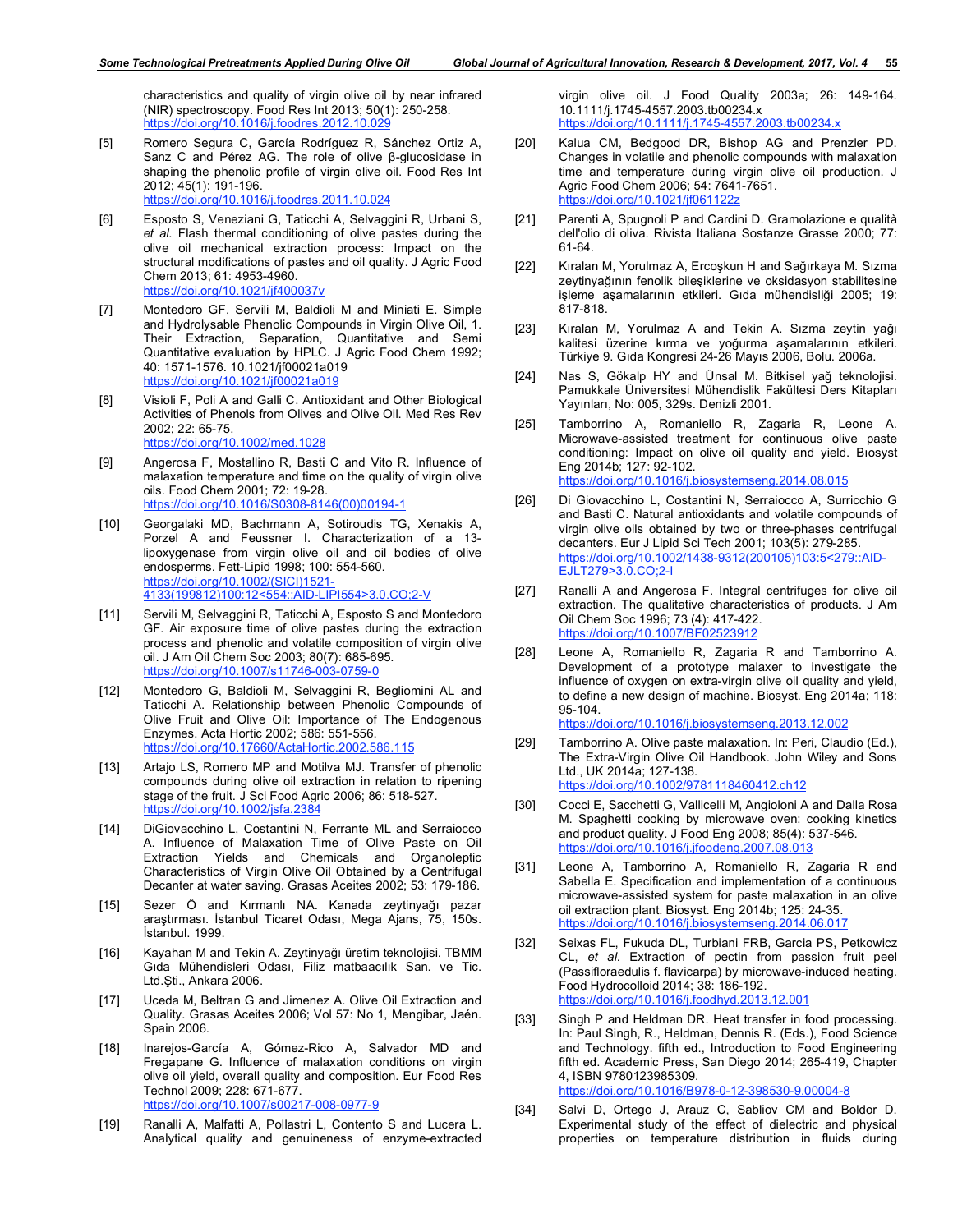continuous flow microwave heating. J Food Eng 2009; 93(2): 149-157. https://doi.org/10.1016/j.jfoodeng.2009.01.009

- [35] Schiffmann RF. Industrial microwave heating of food: principles and three case studies of its commercialization. In: Doona, Christopher J., Kustin, Kenneth, Feeherry, Florence E. (Eds.), Wood head Publishing Series in Food Science, Technology and Nutrition. Wood head Publishing, Case
	- Studies in Novel Food Processing Technologies 2010; 407- 426. https://doi.org/10.1533/9780857090713.4.407
- [36] Galanakis CM. Recovery of high added-value components from food wastes: Conventional, emerging technologies and commercialized applications. Trends Food Scı Tech 2012; 26(2): 68-87. https://doi.org/10.1016/j.tifs.2012.03.003
- [37] Knorr D, Froehling A, Jaeger H, Reineke K, Schlueter O, *et al*. Emerging technologies in food processing. Annu Rev Food Scı T 2011; 2: 203-235. https://doi.org/10.1146/annurev.food.102308.124129
- [38] Li H, Pordesimo LO and Weiss J. Wilhelm high intensity ultrasound assisted extraction of oil from soybeans. Food Res Int 2004; 37: 731-738. https://doi.org/10.1016/j.foodres.2004.02.016
- [39] Malheiro R, Casal S, Ramalhosa E and Pereira JA. Microwave heating: A time saving technology or a way to induce vegetable oils oxidation? In S. Grundas (Ed.), Advances in induction and microwave heating of mineral and organic materials 2011; 597-614. Rijeka, Croatia: In Tech. https://doi.org/10.5772/14175
- [40] Gómez-Rico A, Desamparados Salvador M and Giuseppe Fregapane M. Virgin olive oil and olive fruit minor constituents as affected by irrigation management based on SWP and TDF as compared to ETc in medium-density young olive orchards (Olea europaea L. cv. Cornicabra and Morisca). Food Res Int 2009; 42: 1067-1076. https://doi.org/10.1016/j.foodres.2009.05.003
- [41] Masella P, Parenti A, Spugnoli, P and Calamai L. Malaxation of olive paste under sealed conditions. J Am Oil Chem Soc 2011; 88(6): 871-875. https://doi.org/10.1007/s11746-010-1739-y
- [42] Parenti A, Spugnoli P, Masella P, Calamai L and Pantani OL. Improving olive oil quality using CO2 evolved from olive pastes during processing. Eur J Lipid Sci Tech 2006; 108(11): 904-912. https://doi.org/10.1002/ejlt.200600182
- [43] Parenti A, Spugnoli P, Masella P and Calamai L. The effect of malaxation temperature on the virgin olive oil phenolic profile under laboratoryscale conditions. Eur J Lipid Sci Tech 2008; 110(8): 735-741.
	- https://doi.org/10.1002/ejlt.200700307
- [44] Lund DB. Food Engineering for the 21st Century. In J. Welti-Chanes, G.V. Barbosa-Cánovas, J.M. Aguilera (Eds.), Engineering and food for the 21th century. CRC Press, Boca Raton, Florida 2008.
- [45] Töpfl S. Pulsed Electric Fields (PEF) for Permeabilization of Cell Membranes in Food- and Bioprocessing – Applications, Process and Equipment Design and Cost Analysis, Technischen Universität Berlin, Doctoral Thesis 2006; 180.
- [46] Kaletunç G. Bilim Teknik; Gıda Endüstrisinde Bilinmeyen Yöntemler 2009.
- [47] Anonim 2014.
- [48] Jeyamkondan S, Jayas DS and Holley RA. Pulsed Electric Field Processing of Foods: A Review. J Food Prot 1999; 62(9): 1088-1096. https://doi.org/10.4315/0362-028X-62.9.1088
- [49] Abenoza M, Benito M, Salda-a G, Álvarez I, Raso J, *et al*. Effects of Pulsed Electric Field on Yield Extraction and Quality of Olive Oil. Food Bioprocess Tech 2013; 6:

1367-1373.

https://doi.org/10.1007/s11947-012-0817-6

[50] McClements DJ. Ultrasonics characterization of food and drinks: principles, methods and applications. Crit Rev Food Sci Nutr 1997; 37: 1-46. https://doi.org/10.1080/10408399709527766

- [51] Leone A, Tamborrino A, Zagaria R, Sabella E and Romaniello R. Plant innovation in the olive oil extraction process: A comparison of efficiency and energy consumption between microwave treatment and traditional malaxation of olive pastes. J Food Eng 2015; 146: 44-52. https://doi.org/10.1016/j.jfoodeng.2014.08.017
- [52] Clodoveo ML. An overview of emerging techniques in virgin olive oil extraction process: strategies in the development of innovative plants. J Agric Eng 2013; XLIV(2): 60. https://doi.org/10.4081/jae.2013.302
- [53] Kratchanova M, Pavlova E and Panchev I. The effect of microwave heating of fresh orange peels on the fruit tissue and quality of extracted pectin. Carbohyd Polym 2004; 56(2): 181-185. https://doi.org/10.1016/j.carbpol.2004.01.009
- [54] Mandal V, Mohan Y and Hemalatha S. Microwave assisted extraction—an innovative and promising extraction tool for medicinal plant research. Pharmacognosy Reviews 2007; 1(1): 7-18.
- [55] Ma Y, Ye X, Hao Y, Xu G, Xu G and Liu D. Ultrasoundassisted extraction of hesperidin from Penggan (Citrus reticulate) peel. Ultrason Sonochem 2008; 15(3): 227-232. https://doi.org/10.1016/j.ultsonch.2007.03.006
- [56] Puértolas E and Martínez de Mara-ón I. Olive oil pilotproduction assisted by pulsed electric field: Impact on extraction yield, chemical parameters and sensory properties Food Chem 2015; 167: 497-502. https://doi.org/10.1016/j.foodchem.2014.07.029
- [57] Toschi TG, Berardinelli A, Cevoli C, Iaccheri E, Di Lecce G, *et al*. Effectiveness of the mechanical excitation applied to the olive paste: possible improving of the oil yield, in malaxation phase, by vibration systems. J Agric Eng 2013; 44(225): 166-169.
- [58] Selvaggini R, Esposto S, Taticchi A, Urbani S, Veneziani G, *et al*. Optimization of the temperature and oxygen concentration conditions in themalaxation during the oil mechanical extraction process of four Italian olive cultivars. J Agric Food Chem 2014; 62: 3813-3822. https://doi.org/10.1021/jf405753c
- [59] Servili M, Taticchi A, Esposto S, Urbani S, Selvaggini R, *et al*. Influence of the decrease in oxygen during malaxation of olive paste on the composition of volatiles and phenolic compounds in virgin olive oil. J Agric Food Chem 2008; 56: 10048-10055. https://doi.org/10.1021/jf800694h
- [60] Veneziani G, Esposto S, Taticchi A, Selvaggini R, Urbani S, *et al*. Flash thermal conditioning of olive pastes during the oil mechanical extraction process: cultivar impact on the phenolic and volatile composition of virgin olive oil. J Agric Food Chem 2015; 63(26): 6066-6074. https://doi.org/10.1021/acs.jafc.5b01666
- [61] Servili M, Selvaggini R, Esposto S, Taticchi A, Montedoro GF, *et al*. Health and sensory properties of virgin olive oil hydrophilic phenols: agronomic and technological aspect of production that affect their occurrence in the oil. J Chromatgr A 2004; 1054: 113-127. https://doi.org/10.1016/S0021-9673(04)01423-2
- [62] Tamborrino A, Romaniello R, Zagaria R and Leone A. Microwave-assisted treatment for continuous olive paste conditioning: Impact on olive oil quality and yield. Biosyst Eng 2014; 127: 92-102. https://doi.org/10.1016/j.biosystemseng.2014.08.015